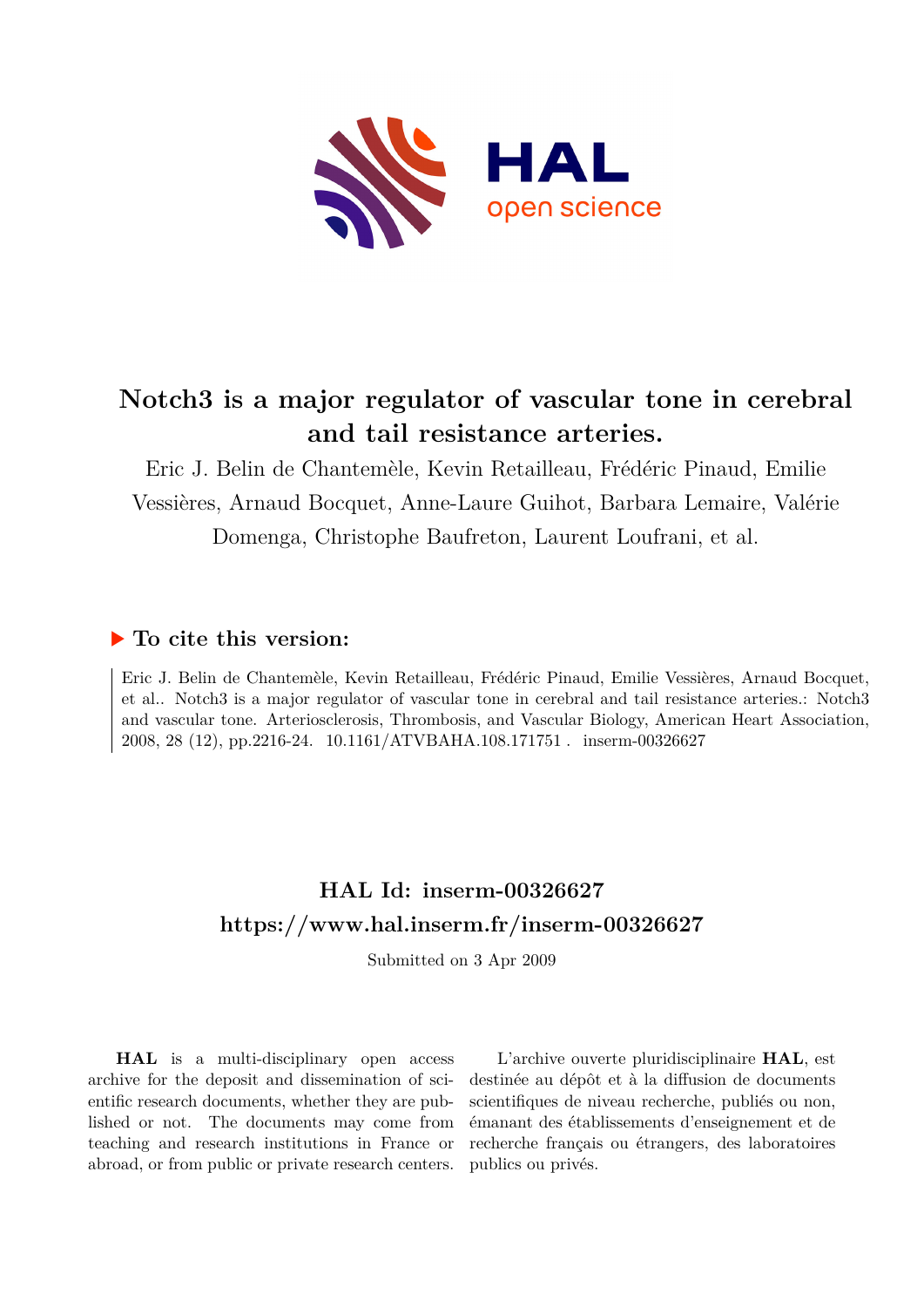## *Notch3 is a major regulator of vascular tone in cerebral and tail resistance arteries*

Belin De Chantemele Eric J.  $^1$  , Retailleau Kevin  $^1$  , Pinaud Frederic  $^2$  , Vessieres Emilie  $^1$  , Bocquet Arnaud  $^1$  , Guihot Anne-Laure  $^1$  , Lemaire Barbara  $^3$  , Domenga Valerie  $^3$  , Baufreton Christophe  $^2$  , Loufrani Laurent  $^1$  , Joutel Anne  $^3$  , Henrion Daniel  $^{1\,2\,*}$ 

*Biologie Integree Neurovasculaire : Physiopathologie de la Microcirculation, Role du Stress Oxydant 1 CNRS : UMR6214, INSERM : U771, Faculte de Medecine BORDEAUX Rue Haute de Reculee 49045 ANGERS CEDEX 01,FR*

*Service de chirurgie cardio-vasculaire et thoracique 2 CHU Angers, Angers,FR*

*Genetique des Maladies Vasculaires 3 INSERM : U740, Universite Denis Diderot - Paris VII, Fac de Medecine Lariboisiere-St Louis PARIS VII 10, Avenue de Verdun 75010 PARIS ,FR*

\* Correspondence should be adressed to: Daniel Henrion <daniel.henrion@univ-angers.fr>

## **Abstract Objective**

**Notch3, a member of the evolutionary conserved Notch receptor family, is primarily expressed in vascular smooth muscle cells. Genetic studies in human and mice revealed a critical role for Notch3 in the structural integrity of distal resistance arteries by regulating arterial differentiation and postnatal maturation.**

### **Methods and Results**

**We investigated the role of Notch3 in vascular tone in small resistance vessels (tail and cerebral arteries) and large (carotid) arteries isolated from Notch3 deficient mice using arteriography. Passive diameter and compliance were unaltered in mutant arteries. Similarly, contractions to phenylephrine, KCl, angiotensin II and thromboxane A2 as well as dilation to acetylcholine or sodium nitroprusside were unaffected. However, Notch3 deficiency induced a dramatic reduction in pressure-induced myogenic tone associated with a higher flow (shear stress)-mediated dilation in tail and cerebral resistance arteries only. Furthermore, RhoA activity and myosin light chain phosphorylation, measured in pressurized tail arteries, were significantly reduced in Notch3KO mice. Additionally, myogenic tone inhibition by the Rho kinase inhibitor Y27632 was attenuated in mutant tail arteries.**

## **Conclusions**

**Notch3 plays an important role in the control of vascular mechano-transduction, by modulating the RhoA/Rho kinase pathway, with opposite effects on myogenic tone and flow-mediated dilation in the resistance circulation.**

**MESH Keywords** Acetylcholine ; pharmacology ; Amides ; pharmacology ; Animals ; Arteries ; drug effects ; pathology ; physiology ; physiopathology ; Cerebral Arteries ; drug effects ; pathology ; physiology ; physiopathology ; Enzyme Inhibitors ; pharmacology ; Male ; Mice ; Mice, Knockout ; Phenylephrine ; pharmacology ; Pyridines ; pharmacology ; Receptors, Notch ; deficiency ; genetics ; physiology ; Tail ; blood supply ; Vascular Resistance ; drug effects ; genetics ; physiology ; Vasoconstriction ; drug effects ; genetics ; physiology ; Vasodilation ; drug effects ; genetics ; physiology ; rho GTP-Binding Proteins ; metabolism ; rho-Associated Kinases ; antagonists & inhibitors

**Author Keywords** resistance arteries ; myogenic tone ; Notch receptors ; flow-mediated dilation ; local blood flow regulation

## **Introduction**

Arteries are specified into different calibers and types of vessels to perform different functions. Schematically, the major arteries of the trunk are elastic arteries of large diameter and low resistance. Elastic conduit arteries absorb the hemodynamic stress of cardiac systole and release this energy in the form of sustained blood pressure during diastole. Conversely, distal arteries are muscular arteries of small diameter and high resistance that are critically involved in local regulation of blood flow. Resistance arteries possess a constant basal tone which is tightly regulated by two mechanical stimuli, ie flow and pressure; basal tone provides the background tone upon which other vasoactive systems may act synergistically [1]–[3]. Flow produces shear stress and triggers dilation, which depends in part on the production of nitric oxide and vasodilator agents, by the endothelial cells [1], [4], [5]. Mechano-transduction of shear stress involves the extracellular matrix and cell structure proteins [6]–[8]. Pressure-induced (myogenic) contraction is an inherent property of smooth muscle cells. However the robustness and nature of the response vary significantly with vascular bed and vessel caliber [1], [2]. The cellular structures and signaling pathways involved in the mechano-transduction of pressure into constriction have not been completely elucidated. Signaling mechanisms require calcium entry as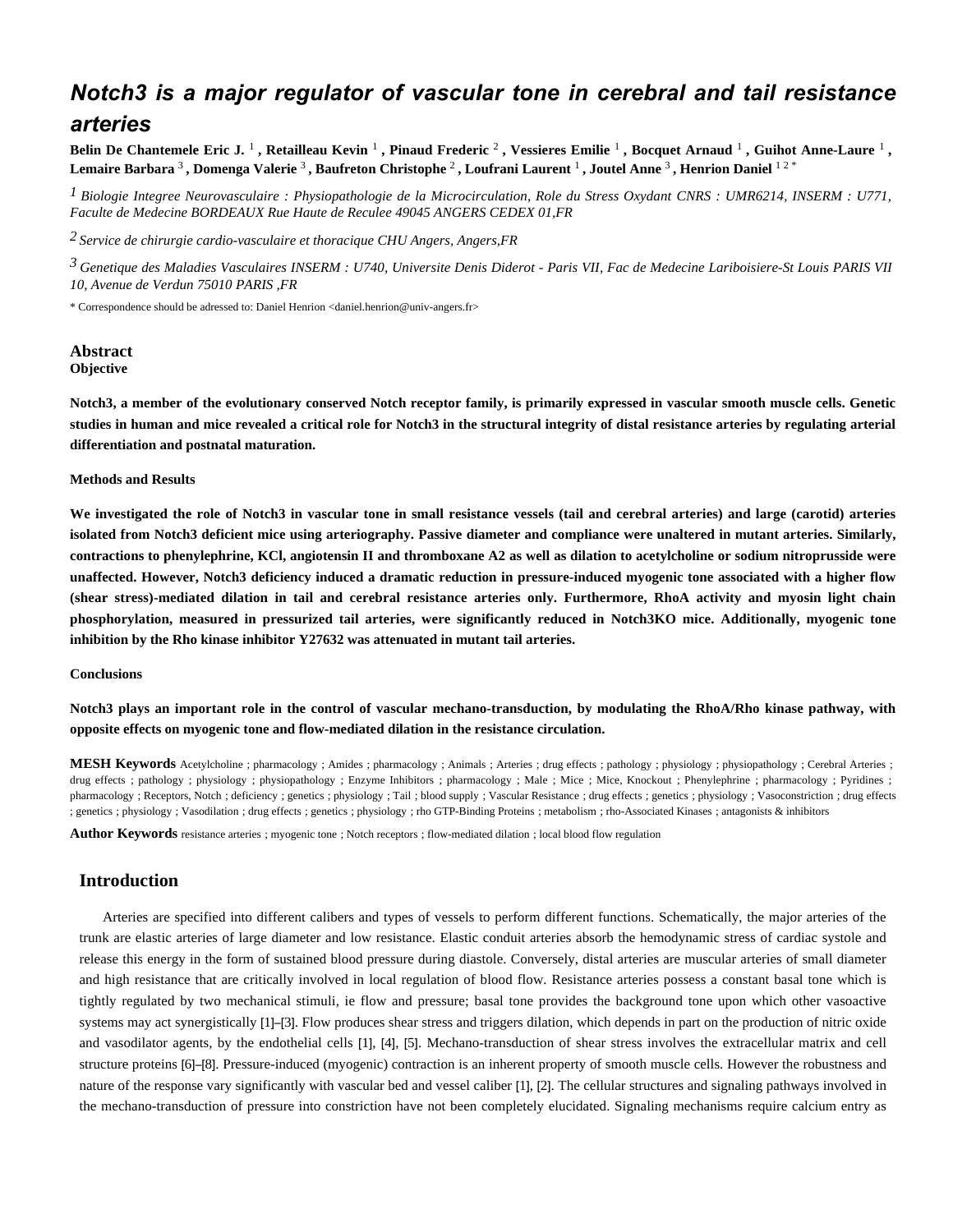well as calcium-sensitization of the contractile apparatus. Several lines of investigation implicate actin polymerization in myogenic tone [9]. Furthermore, the RhoA-Rho kinase signaling pathway is a key regulator of the calcium sensitivity and dynamic remodeling of the actin cytoskeleton [10] and we have recently shown that RhoA activation is essential for the development of myogenic tone [11], [12]

The Notch signaling pathway is an evolutionarily conserved intercellular signaling mechanism that plays a central role during vascular development and physiology in vertebrates [13]. The Notch family receptors comprise 4 highly conserved members in human and rodents (Notch1 to Notch4). Among these, Notch3 is primarily expressed in vascular smooth muscle cells [14], and, recent genetic studies in human and mice have highlighted an important role for this receptor in the development and homeostasis of distal arteries [15]. In human, mutations of NOTCH3 cause CADASIL, an autosomal dominant vascular dementia. Neurological symptoms arise due to a slowly progressive small-artery-disease, characterized by progressive degeneration of smooth muscle cells of small brain arteries [16]. In the mouse, targeted deletion of the Notch3 gene does not affect viability nor fertility, but results in structural defects of distal arteries, particularly in the brain and the tail. Specifically, in the absence of Notch3, smooth muscle cells of distal arteries exhibit an abnormal shape and cytoskeleton because of an impaired arterial differentiation and postnatal maturation. It is noteworthy that major elastic arteries of the trunk appeared preserved at least at the histological level [17], [18].

In this study we investigated the role of Notch3 in the function of small (resistance) and large (compliance) arteries. We examined the mechanical properties and vascular reactivity to vasoactive agents or mechanical stimuli of arteries from wild-type and Notch3 null mice. We assessed the tail caudal artery and the middle cerebral artery, as distal resistance vessels, and the common carotid artery, a compliance elastic artery with minimum role in arterial resistance. Consistent with our prior observation that elastic artery did not exhibit structural alteration, we found that the mechanical properties and vascular reactivity of mutant carotid arteries were preserved. Importantly, we found that in the tail caudal and middle cerebral arteries, absence of Notch3 selectively impaired the response to pressure and flow. Furthermore, RhoA activity and myosin light chain phosphorylation were reduced in pressurized mutant tail arteries, and, myogenic tone inhibition elicited by the Rho kinase inhibitor Y-27632 was significantly attenuated in mutant tail arteries. Together these data support a specific role for Notch3 in the mechano-transduction of pressure and flow in the distal resistance arteries through a RhoA/Rho kinase pathway.

## **Material and methods (detailed in the online supplement: see www.ahajournals.org)**

Notch3−/− mice (KO) and their wild-type littermates (WT) were obtained by crossing Notch3 heterozygous mice. Adult male mice (n= 25 per group) were anesthetized for blood pressure measurement [19] and then killed by CO<sub>2</sub> inhalation. Common carotid, mesenteric, middle cerebral and tail caudal arteries were collected.

Histology was performed as previously described [17].

Pharmacological study was performed on 2 mm long arterial segments mounted on a wire-myograph [20]. Contraction to Phenylephrine (PE), thromboxane  $A_2$  mimetic (U46619) [21] angiotensin II (AngII) and calcium was tested [22]. Concentration-dependent relaxation in response to Acetylcholine (ACh) was performed with or without NO synthase blockade (L-NAME), and/or cyclooxygenase blockade (indomethacin) [23].

Pressure (myogenic) and flow-dependent tone was determined in isolated arteries cannulated in a video monitored perfusion system [24].

For Western-blotting arterial segments were dissected and snap-frozen in liquid nitrogen. Samples were analysed for eNOS, p-eNOS, caveolin-1, αV-integrin and β3-integrin, RhoA, P38, pP38, P42, pP42, P44, pP44, FAK, pFAK, MLC and pMLC. Preliminary immunoblot analysis showed that comparable results were obtained using freshly isolated arteries as compared to pressurized (75 mmHg) arterial segments (figure I: see ahajournals.org).

RhoA activation was assessed as previously described [25] using a Rho-GTP pull-down assay kit.

## **Statistical analysis**

Results were expressed as means ± standard error. Significance of the differences between groups was determined by analysis of variance (ANOVA for consecutive measurements for pressure-diameter curves) or one-way ANOVA followed by Bonferroni or paired t-test. P values less than 0.05 were considered to be significant.

## **Results**

#### **Structural and mechanical properties of KO arteries**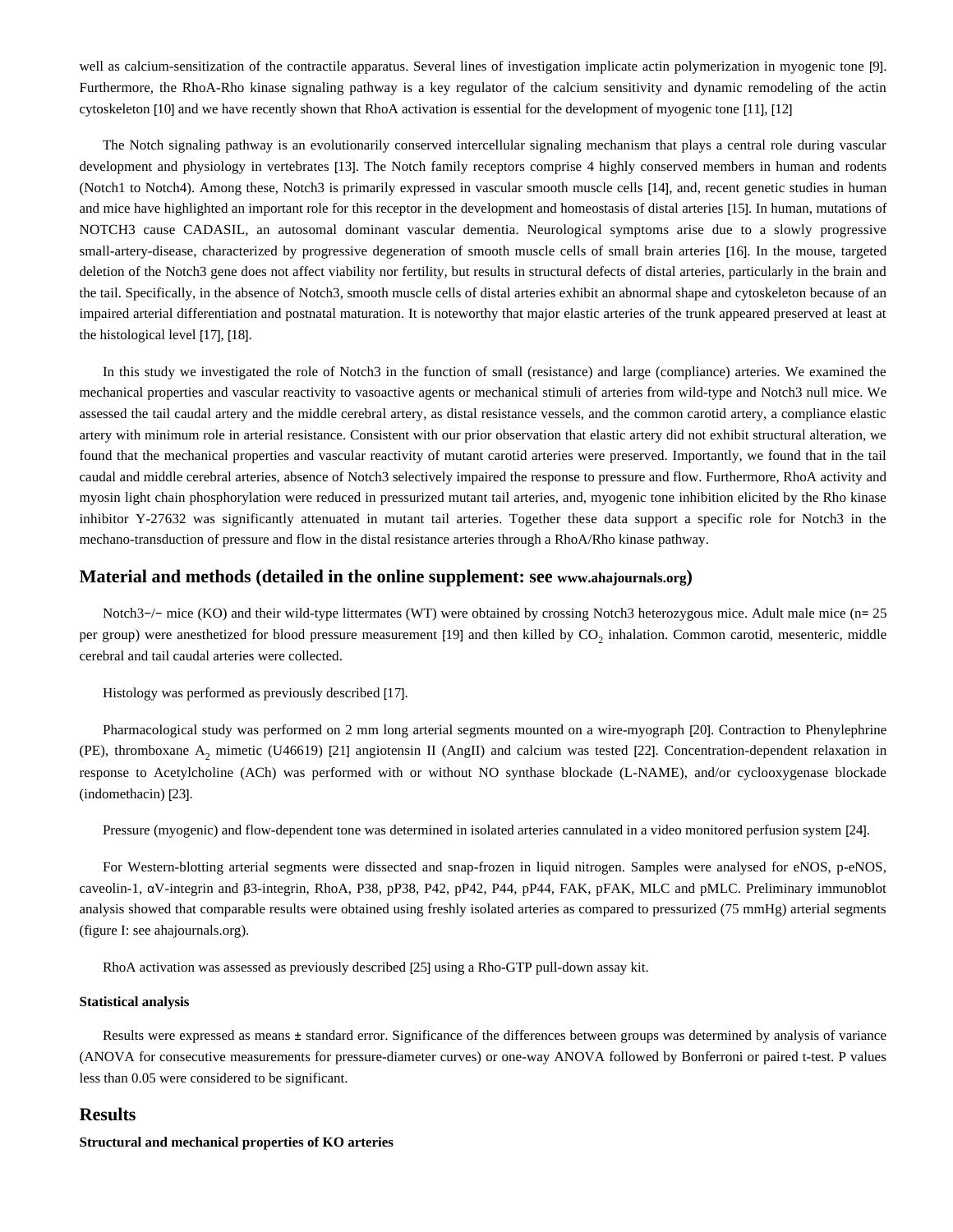High-resolution optic microscopy showed structural defects of the mutant caudal artery and middle cerebral artery with thinning and disorganization of the tunica media as previously reported [17]. By contrast, carotid artery of Notch3 null mice appeared indistinguishable from the one of WT mice (figure II: see ahajournals.org). To determine the effect of absence of Notch3 on the passive properties of the vascular wall, arteries were submitted to stepwise increase in intraluminal pressure. Passive arterial diameter (figure 1A, Figures VI: see ahajournals.org) and arterial cross sectional compliance (figure 1B and data not shown) were not significantly different in KO and WT mice.

#### **KCl and receptor-dependent contractions**

The contraction induced by KCl (80 mmol/L) was not significantly affected by the absence of Notch3 in carotid, tail caudal and middle cerebral arteries (Figure III and VI: see ahajournals.org). PE, Ang II and U46619 produced a concentration-dependent contraction in carotid and tail caudal arteries. Importantly, contractile responses to these agonists were not significantly different between WT and KO mice (figure 2A, and table 1; figure III and VI: see ahajournals.org). Moreover, the  $Ca^{2+}$  dose-response curves in WT and mutant arteries were comparable ( figure 2B).

## **Endothelium-dependent and -independent dilation**

Absence of Notch3 did not significantly affect ACh-induced dilation in carotid, tail, and middle cerebral arteries (figure 2C; Figure IV and VI: see ahajournals.org). Inhibition of NO synthase by L-NAME decreased ACh-induced dilation in carotid and tail caudal arteries with the same potency in WT and KO mice in tail (figure 2C) and carotid arteries (data not shown). Indomethacin did not significantly reduce ACh-induced dilation when added after L-NAME in WT and KO tail (figure 2C) and carotid arteries (data not shown). Endothelium-independent relaxation (SNP) was similar in KO and WT mice (table 1 and data not shown).

#### **Vascular mechano-transduction of flow (shear stress) and pressure**

Myogenic tone was significantly decreased by 68 and 75% (measured from the decrease in diameter induced by a pressure of 75 mmHg) in tail and cerebral arteries, respectively, from KO mice compared to WT animals. By contrast, pressure-induced contraction was not significantly different in KO and WT mice in carotid arteries (figure 3, right panel).

Flow mediated dilation (FMD) was significantly higher in mutant tail and cerebral arteries (43% and 30% increase in FMD for a flow rate of 100μl/min) as compared with WT arteries. FMD of WT and mutant carotid arteries were comparable (figure 3, left panel). The precontraction level prior to FMD was similar in WT and KO mice (figure V: see ahajournals.org).

### **Biochemical analysis**

To investigate the mechanisms by which absence of Notch3 affects mechano-transduction, we assessed the expression level and activation (phosphorylation) of proteins possibly involved in myogenic tone (pP38, P38, pP42, P42, pP44, P44, MLC, pMLC) [2], [9], [[11]], in FMD (peNOs, eNOs, Cav-1) [1] or in both (FAKs, pFAKs, αV-integrin and β3-integrin) [1], [2] in tail arteries. No difference in protein expression level between WT and mutant mice was found at the exception of pMLC, which was significantly decreased in mutant arteries (figure 4).

In order to further analyze the mechanism involved in the decrease in myogenic tone, we examined the expression level and activity of RhoA. As shown in figure 5(A–B), Notch3 null mice exhibited a significant 46% reduction of RhoA activity, while RhoA protein level was unaltered as compared with wild-type mice.

#### **Effect of Rho-kinase inhibition**

In order to confirm the involvement of the RhoA/Rho kinase pathway in the mechano-transduction defect observed in Notch3 null mice, we measured the relaxation induced by stepwise increase in the concentration of the Rho kinase inhibitor Y-27632. Myogenic tone was concentration-dependently inhibited by Y-27632. In control mice, complete inhibition was achieved with 10 μmol/L Y-27632 whereas in Notch3 deficient mice inhibition reaches only a maximum of 49% at the same dose (figure 5C). We further assessed the relaxation induced by the Rho kinase inhibitor in tail arterial segments preconstricted with KCl (60 mmol/L), PE (0.3 μmol/L), or calcium (0.5 mmol/L). Remarkably, dose-response curves were not significantly different between WT and KO arterial segments (figure 5D,E).

## **Discussion**

## **Notch3, a key regulator of vascular tone in small arteries**

Recently, we demonstrated that Notch3 is critically required for the structural integrity of small distal arteries whereas it appears dispensable for the structural integrity of large conductance arteries [17]. In this study, we provide the first insight into how Notch3 influences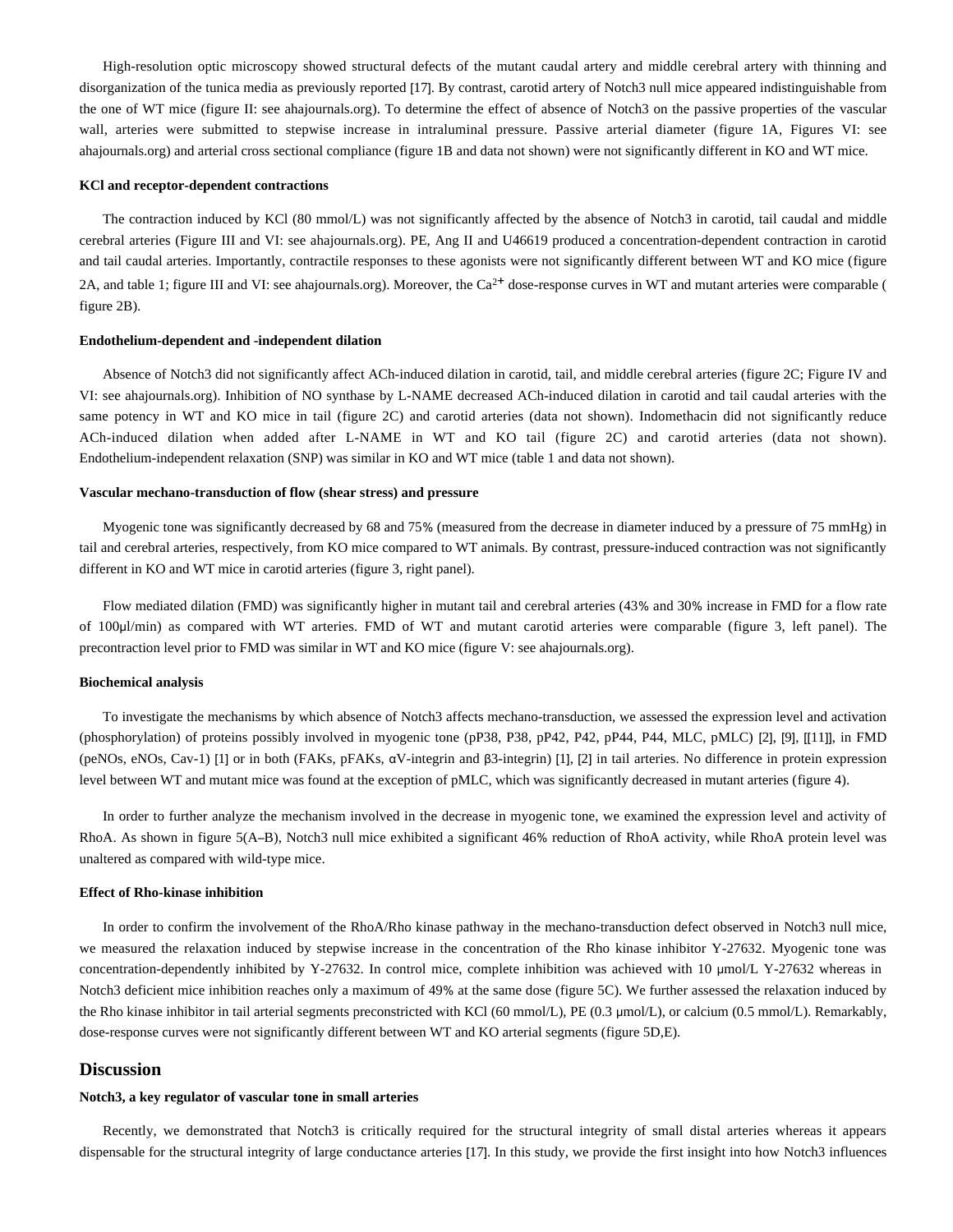function of the arterial system. Consistent with the notion that Notch3 is dispensable for structural integrity of elastic arteries, we found that the mechanical properties and pharmacological profiles of carotid arteries were unaffected in mice completely lacking Notch3. Importantly, we found a significant decrease in myogenic tone and an enhanced flow-mediated dilation in isolated cerebral and tail caudal arteries. These alterations are unlikely to arise from a global dysfunction of vascular cells because both contraction and relaxation to pharmacological agents were unaffected. Hence, the results indicate that Notch3 deficiency selectively impairs the function of small arteries and suggest a specific role for Notch3 in the transduction of tensile and shear stress. We reported previously that in the absence of Notch3 smooth muscle cells of distal arteries lack molecular markers of arterial smooth muscle cells and exhibit histological features of venous cells [17]. Myogenic tone is an inherent property of arterial smooth muscle cells. Thus the present findings indicate that in the absence of Notch3 smooth muscle cells of distal arteries lack an arterial phenotype also at the functional level and further support the concept that Notch3 is a key regulator of the arterial phenotype of smooth muscle cells.

The ability of small resistance arteries to develop myogenic tone is an important determinant of regional blood flow autoregulation as well as blood pressure [26], [27]. Our prior observation of strongly compromised autoregulation of cerebral blood flow in Notch3 null mice is consistent with the present finding of an impaired myogenic response in these mice. However, it is remarkable that basal blood pressure is normal in Notch3 null mice (Supplementary results) [17]. Although activation of cardiac or neurohumoral compensatory mechanisms in Notch3 null mice might solve this paradox, structural and functional analysis of additional resistance arteries from Notch3−/− mice suggests an alternative explanation. Specifically, high-resolution optic microscopy and electron microscopy of mesenteric arteries failed to detect structural defect of smooth muscle cells, although Notch3 is strongly expressed in these cells (Figure II: see ahajournals.org and data not shown). Moreover, vasoreactivity to pharmacological agents and mechanical stimuli was similar in mutant and wild-type mesenteric arteries (Figure VII: see ahajournals.org). Given the importance of large peripheral vascular beds such as the mesenteric bed in the control of arterial blood pressure a localized vascular change in reactivity is unlikely to cause a significant change in systemic blood pressure. In addition, myogenic tone is mostly involved in the short-term control of local blood flow, whereas hormonal vasoactive systems such as the sympathetic and renin-angiotensin systems have a major role in controlling systemic blood pressure [1], [28]. Thus these later findings suggest that Notch3 is critically required for vascular tone in some vascular beds including at least the brain and the tail arteries, although being dispensable in others including the mesenteric bed.

### **How does Notch3 influence myogenic tone?**

In resistance arteries, increase in intraluminal pressure induces a rapid cell architecture distension leading to the activation of stretch-dependent ion channels and voltage-operated  $Ca<sup>2+</sup>$  channels [29] and ultimately of calmodulin and myosin light chain Kinase [30]. We [ 11], [12] and others [31]–[33] have demonstrated the key role played by the RhoA/Rho Kinase pathway in myogenic tone. Moreover, recent studies from our group [12] and others [34] support the hypothesis that activation of integrins and focal-adhesion kinase in caveolin-1 rich domains may participate in the Rho-kinase dependent sensitization of the contractile apparatus to calcium. In the present work, we provide evidence that Notch3 is an upstream modulator of the RhoA/Rho kinase pathway. First, we show that RhoA activity is significantly decreased in the tail arteries lacking Notch3. Second, Rho kinase inhibition with Y-27632, in its range of selectivity, was minimally efficient in pressurized mutant tail arteries indicating that the RhoA/Rho kinase activity was reduced in response to pressure (myogenic tone) in the absence of Notch3. Third, myosin light chain phosphorylation was significantly reduced in mutant pressurized arteries. The observation that expression levels of integrins, focal adhesion kinase (FAK), ERK1/2 and MAP kinase P38 were not affected by the absence of Notch3 suggest that Notch3 activity is unrelated or lies downstream to these kinases. The RhoA/Rho kinase pathway has been widely shown to play a key role in the sensitization of the contractile apparatus in response to many vasoconstrictors such as angiotensin II, phenylephrine or thromboxane A2 [ 10]. However, our data here suggest that only the Rho kinase pathway activated in response to blood pressure elevation is modulated by Notch3. This supports the concept that Notch3 is a key receptor in the signaling pathway translating pressure to contraction (myogenic tone). As previously mentioned, mutant tail arteries exhibit disorganized and disjunctional smooth muscle cells [17]. Using specific inhibitors of gap junction, several studies [31], [35] reported the key role played by cell adhesion in the process of myogenic tone but not agonist-induced vasoconstriction. Assembly of focal adhesion contacts as well as formation of actin filaments bundles (stress fibers) has been reported to be dependent on RhoA activation [36]. Indeed, RhoA participates in the formation of distinct patterns of actin organization and assembly of integrin complexes. It has been reported that, in epithelial cells, RhoA induces the establishment and maintenance of E-Cadherin mediated cell-cell adhesion. Furthermore inactivation of RhoA results in the dislocation of E-cadherin and its complex members from the adherent junction leading to loss of cell-cell adhesion [37]. The reduced RhoA activity observed in the Notch3 null mice is thus certainly linked to the impaired myogenic tone and to the structural dysfunction observed in vascular smooth muscle cells. Nevertheless further studies are necessary to clarify the exact relationship between Notch3 and RhoA activation.

#### **How does Notch3 activity influence flow-mediated dilation?**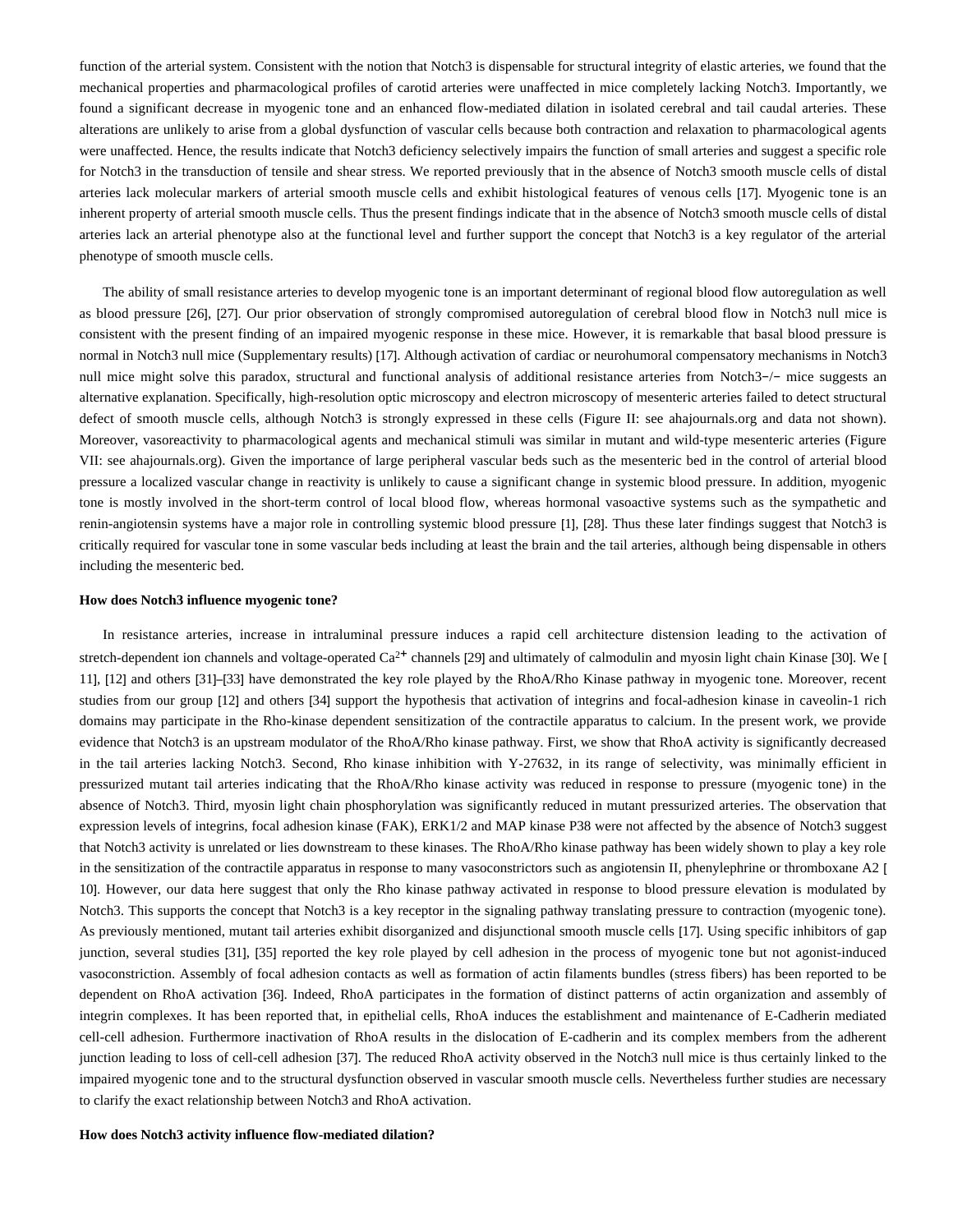In the present study we also demonstrated that Notch3 null mice exhibited an increased FMD. In endothelial cells, transduction of shear stress into dilation involves integrin-matrix interactions [38] at focal adhesions [39]. FAK activation leads to the phosphorylation of phosphatidylinositol 3-kinase (PI3K) that triggers eNOS activation via the PI3K-Akt pathway [40]. Since Notch3 deficiency did not affect calcium-dependent eNOS activation (ACh), or the effects of eNOS blockade (L-NAME) on ACh-induced dilation, our results rather reflect an increase in shear stress transduction than an enhanced endothelial function.

Several reports show that the pre-existing myogenic tone regulates the vascular response to shear stress [41], [42]. According to the latter authors the higher the intraluminal pressure, the higher is the myogenic tone and the less negative is the resting membrane potential. It would be expected that the open probability time of endothelial potassium channels involved in the FMD would be decreased, while the open probability time of voltage-activated calcium channels associated with constriction in vascular smooth muscle would be increased [29]. We expect the opposite to be true, ie an enhanced FMD in arteries with an attenuated myogenic tone. Nevertheless, the change in myogenic tone could not directly influence the measurement of FMD because of the similar degree of preconstriction applied to arteries from WT and KO mice. It is most likely that the reduced basal tone occurring in vivo influences the sensitivity of the flow-sensing process, although the mechanism involved remains to be determined. Increased FMD in the absence of Notch3 would thus rather reflect an increased vascular smooth muscle cell capability to dilate in response to shear than an increase endothelium capability to induce dilation. We previously showed that transgenic mice expressing a mutant Notch3 protein, with the R90C mutation (TgNotchR90C), whose expression was specifically targeted in arterial smooth muscle exhibited an increase in myogenic tone associated with a decrease in FMD without endothelial dysfunction [11]. The lack of endothelial dysfunction in these latter mice is one more argument in favor of a regulation of FMD by the pre-existing myogenic tone. At the present time interpretation of the finding that TgNotchR90C and Notch3 KO mice exhibit opposite vascular dysfunction remains unclear since both in vitro and in vivo analyses showed that the R90C mutation did not impair canonical Notch3 activity [43], [44].

In summary, the present study provides to the best of our knowledge, the first evidence that Notch3 controls, through the RhoA/ROK signaling pathway, vascular reactivity to the mechanical factors, pressure and flow. Moreover, Notch3 null mice, because of their highly specific defects, provide an invaluable experimental model to dissect the pathways specifically involved in the modulation of myogenic tone. Finally, our work highlights Notch3 as a novel pathway for therapeutic targeting in vascular diseases where changes in myogenic responses and vascular autoregulation are thought to play a role.

#### **Ackowledgements:**

#### Source of funding

This work was supported by the ANR (Agence Nationale de la Recherche) - Maladies Rares (Paris, France) and by the NIH (National Neurological Disorders and Stroke Institute grant R01 NS 054122). DH and AJ were supported by an "INTERFACE" grant (contrat d'interface INSERM-CHU d'Angers, DH and INSERM-AP-HP, AJ). E.J. Belin de Chantemèle was a recipient of a post-doctoral fellowship from the CNES.

## **Footnotes:**

No disclosure

#### **References:**

- 1. Henrion D Pressure and flow-dependent tone in resistance arteries. Role of myogenic tone. Arch Mal Coeur Vaiss. 2005; 98: 913- 921
- 2. Hill MA , Davis MJ , Meininger GA , Potocnik SJ , Murphy TV Arteriolar myogenic signalling mechanisms: Implications for local vascular function. Clin Hemorheol Microcirc. 2006; 34: 67- 79
- 3. Dowell FJ , Henrion D , Benessiano J , Poitevin P , Levy B Chronic infusion of low-dose angiotensin II potentiates the adrenergic response in vivo. J Hypertens. 1996; 14: 177- 182
- 4. Vanhoutte PM Endothelium-derived free radicals: for worse and for better. J Clin Invest. 2001; 107: 23- 25
- 5. Qiu HY , Henrion D , Levy BI Alterations in flow-dependent vasomotor tone in spontaneously hypertensive rats. Hypertension. 1994; 24: 474- 479
- 6. Henrion D , Dechaux E , Dowell FJ , Maclour J , Samuel JL , Levy BI , Michel JB Alteration of flow-induced dilatation in mesenteric resistance arteries of L-NAME treated rats and its partial association with induction of cyclo-oxygenase-2. Br J Pharmacol. 1997; 121: 83- 90
- 7. Loufrani L , Matrougui K , Gorny D , Duriez M , Blanc I , Levy BI , Henrion D Flow (shear stress)-induced endothelium-dependent dilation is altered in mice lacking the gene encoding for dystrophin. Circulation. 2001; 103: 864- 870
- 8. Loufrani L , Levy BI , Henrion D Defect in microvascular adaptation to chronic changes in blood flow in mice lacking the gene encoding for dystrophin. Circ Res. 2002; 91: 1183 - 1189
- 9. Cipolla MJ , Gokina NI , Osol G Pressure-induced actin polymerization in vascular smooth muscle as a mechanism underlying myogenic behavior. Faseb J. 2002; 16: 72- 76
- 10. Loirand G , Guerin P , Pacaud P Rho kinases in cardiovascular physiology and pathophysiology. Circ Res. 2006; 98: 322- 334
- 11. Dubroca C , You D , Levy BI , Loufrani L , Henrion D Involvement of RhoA/Rho kinase pathway in myogenic tone in the rabbit facial vein. Hypertension. 2005; 45: 974- 979
- 12. Dubroca C , Loyer X , Retailleau K , Loirand G , Pacaud P , Feron O , Balligand JL , Levy BI , Heymes C , Henrion D RhoA activation and interaction with Caveolin-1 are critical for pressure-induced myogenic tone in rat mesenteric resistance arteries. Cardiovasc Res. 2007; 73: 190- 197
- 13. Hofmann JJ , Iruela-Arispe ML Notch signaling in blood vessels: who is talking to whom about what?. Circ Res. 2007; 100: 1556- 1568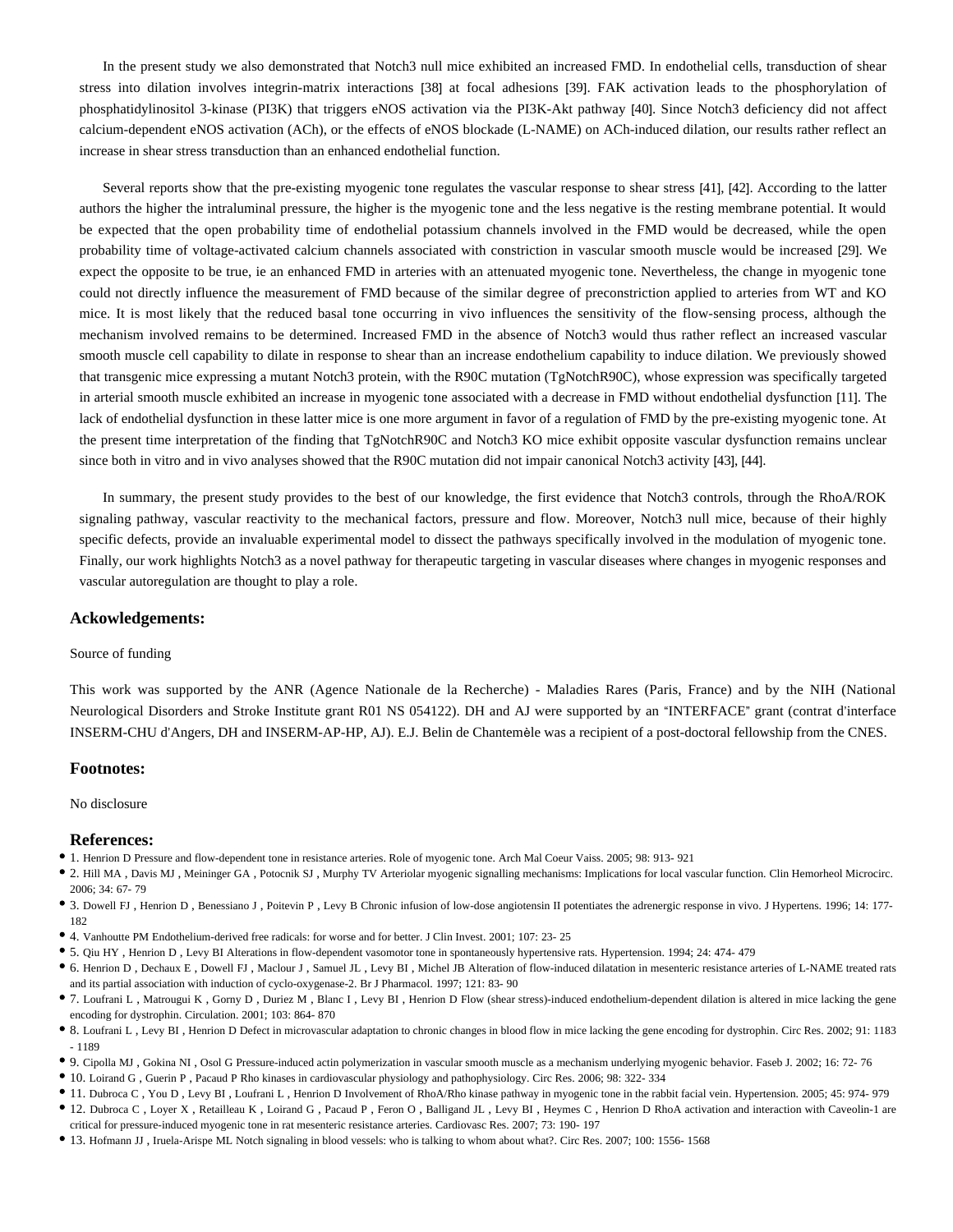- 14. Joutel A , Andreux F , Gaulis S , Domenga V , Cecillon M , Battail N , Piga N , Chapon F , Godfrain C , Tournier-Lasserve E The ectodomain of the Notch3 receptor accumulates within the cerebrovasculature of CADASIL patients. J Clin Invest. 2000; 105: 597- 605
- 15. Gridley T Notch signaling in vascular development and physiology. Development. 2007; 134: 2709- 2718
- 16. Joutel A , Corpechot C , Ducros A , Vahedi K , Chabriat H , Mouton P , Alamowitch S , Domenga V , Cecillion M , Marechal E , Maciazek J , Vayssiere C , Cruaud C , Cabanis EA , Ruchoux MM , Weissenbach J , Bach JF , Bousser MG , Tournier-Lasserve E Notch3 mutations in CADASIL, a hereditary adult-onset condition causing stroke and dementia. Nature. 1996; 383: 707- 710
- 17. Domenga V , Fardoux P , Lacombe P , Monet M , Maciazek J , Krebs LT , Klonjkowski B , Berrou E , Mericskay M , Li Z , Tournier-Lasserve E , Gridley T , Joutel A Notch3 is required for arterial identity and maturation of vascular smooth muscle cells. Genes Dev. 2004; 18: 2730- 2735
- 18. Krebs LT , Xue Y , Norton CR , Sundberg JP , Beatus P , Lendahl U , Joutel A , Gridley T Characterization of Notch3-deficient mice: normal embryonic development and absence of genetic interactions with a Notch1 mutation. Genesis. 2003; 37: 139- 143
- 19. Baron-Menguy C , Bocquet A , Guihot AL , Chappard D , Amiot MJ , Andriantsitohaina R , Loufrani L , Henrion D Effects of red wine polyphenols on postischemic neovascularization model in rats: low doses are proangiogenic, high doses anti-angiogenic. Faseb J. 2007; 21: 3511- 3521
- 20. Loufrani L , Henrion D , Chansel D , Ardaillou R , Levy BI Functional evidence for an angiotensin IV receptor in rat resistance arteries. J Pharmacol Exp Ther. 1999; 291: 583- 588
- 21. Bolla M , Matrougui K , Loufrani L , Maclouf J , Levy B , Levy-Toledano S , Habib A , Henrion D p38 mitogen-activated protein kinase activation is required for thromboxane- induced contraction in perfused and pressurized rat mesenteric resistance arteries. J Vasc Res. 2002; 39: 353- 360
- 22. Loufrani L , Henrion D Vasodilator treatment with hydralazine increases blood flow in mdx mice resistance arteries without vascular wall remodelling or endothelium function improvement. J Hypertens. 2005; 23: 1855- 1860
- 23. Ben Driss A , Devaux C , Henrion D , Duriez M , Thuillez C , Levy BI , Michel JB Hemodynamic stresses induce endothelial dysfunction and remodeling of pulmonary artery in experimental compensated heart failure. Circulation. 2000; 101: 2764- 2770
- 24. Dumont O, Loufrani L, Henrion D Key role of the NO-pathway and matrix metalloprotease-9 in high blood flow-induced remodeling of rat resistance arteries. Arterioscler Thromb Vasc Biol. 2007; 27: 317- 324
- 25. Rolli-Derkinderen M , Sauzeau V , Boyer L , Lemichez E , Baron C , Henrion D , Loirand G , Pacaud P Phosphorylation of serine 188 protects RhoA from ubiquitin/proteasome-mediated degradation in vascular smooth muscle cells. Circ Res. 2005; 96: 1152- 1160
- 26. Bevan JA , Laher I Pressure and flow-dependent vascular tone. Faseb J. 1991; 5: 2267- 2273
- 27. Segal SS Regulation of blood flow in the microcirculation. Microcirculation. 2005; 12: 33- 45
- 28. Schubert R , Mulvany MJ The myogenic response: established facts and attractive hypotheses. Clin Sci (Lond). 1999; 96: 313- 326
- 29. Wellman GC , Bevan JA Barium inhibits the endothelium-dependent component of flow but not acetylcholine-induced relaxation in isolated rabbit cerebral arteries. J Pharmacol Exp Ther. 1995; 274: 47- 53
- 30. Davis MJ , Hill MA Signaling mechanisms underlying the vascular myogenic response. Physiol Rev. 1999; 79: 387- 423
- 31. Lagaud G, Gaudreault N, Moore ED, Van Breemen C, Laher I Pressure-dependent myogenic constriction of cerebral arteries occurs independently of voltage-dependent activation. Am J Physiol Heart Circ Physiol. 2002; 283: H2187- 2195
- 32. Schubert R, Kalentchuk VU, Krien U Rho kinase inhibition partly weakens myogenic reactivity in rat small arteries by changing calcium sensitivity. Am J Physiol Heart Circ Physiol. 2002; 283: H2288- 2295
- 33. Gokina NI , Park KM , McElroy-Yaggy K , Osol G Effects of Rho kinase inhibition on cerebral artery myogenic tone and reactivity. J Appl Physiol. 2005; 98: 1940- 1948
- 34. Martinez-Lemus LA , Crow T , Davis MJ , Meininger GA alphavbeta3- and alpha5beta1-integrin blockade inhibits myogenic constriction of skeletal muscle resistance arterioles . Am J Physiol Heart Circ Physiol. 2005; 289: H322- 329
- 35. Earley S, Resta TC, Walker BR Disruption of smooth muscle gap junctions attenuates myogenic vasoconstriction of mesenteric resistance arteries. Am J Physiol Heart Circ Physiol. 2004; 287: H2677- 2686
- 36. Aspenstrom P , Fransson A , Saras J Rho GTPases have diverse effects on the organization of the actin filament system. Biochem J. 2004; 377: 327- 337
- <sup>9</sup> 37. Takaishi K , Sasaki T , Kotani H , Nishioka H , Takai Y Regulation of cell-cell adhesion by rac and rho small G proteins in MDCK cells. J Cell Biol. 1997; 139: 1047- 1059
- 38. Muller JM , Chilian WM , Davis MJ Integrin signaling transduces shear stress-- dependent vasodilation of coronary arterioles. Circ Res. 1997; 80: 320- 326
- 39. Koshida R , Rocic P , Saito S , Kiyooka T , Zhang C , Chilian WM Role of focal adhesion kinase in flow-induced dilation of coronary arterioles. Arterioscler Thromb Vasc Biol . 2005; 25: 2548- 2553
- 40. Dimmeler S , Fleming I , Fisslthaler B , Hermann C , Busse R , Zeiher AM Activation of nitric oxide synthase in endothelial cells by Akt-dependent phosphorylation. Nature. 1999; 399: 601- 605
- 41. Kuo L , Chilian WM , Davis MJ Interaction of pressure- and flow-induced responses in porcine coronary resistance vessels. Am J Physiol. 1991; 261: H1706- 1715
- 42.. Thorin-Trescases N , Bevan JA High levels of myogenic tone antagonize the dilator response to flow of small rabbit cerebral arteries. Stroke. 1998; 29: 1194- 1200
- 43. Joutel A, Monet M, Domenga V, Riant F, Tournier-Lasserve E Pathogenic mutations associated with cerebral autosomal dominant arteriopathy with subcortical infarcts and leukoencephalopathy differently affect Jagged1 binding and Notch3 activity via the RBP/JK signaling Pathway. Am J Hum Genet. 2004; 74: 338- 347
- 44. Monet M , Domenga V , Lemaire B , Souilhol C , Langa F , Babinet C , Gridley T , Tournier-Lasserve E , Cohen-Tannoudji M , Joutel A The archetypal R90C CADASIL-NOTCH3 mutation retains NOTCH3 function in vivo. Hum Mol Genet. 2007; 16: 982- 992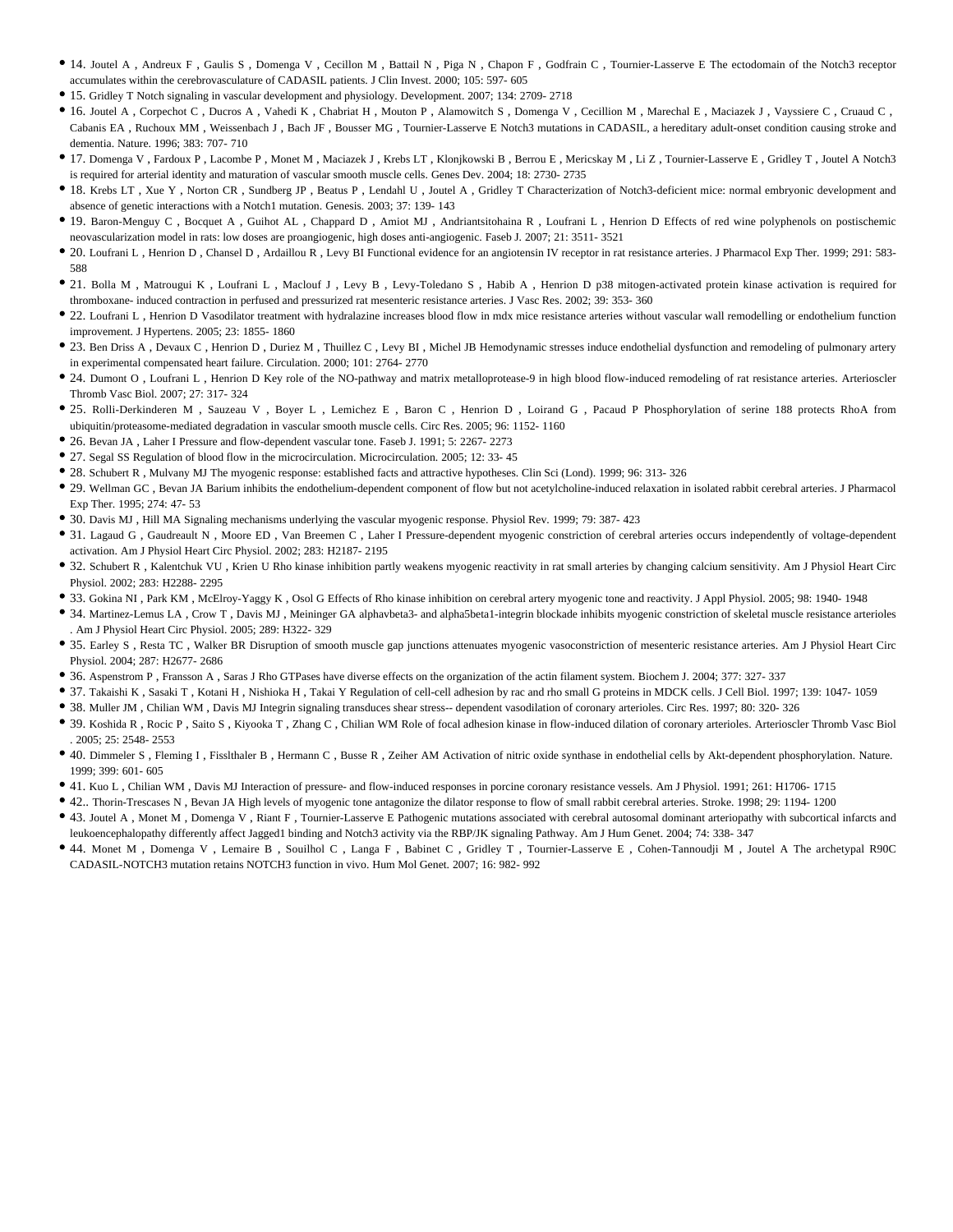Passive diameter (A) and cross-sectional compliances (B) of carotid and tail caudal arteries from wild type (WT) and Notch3 <sup>-/-</sup> (KO) mice (MEAN ± SEM, n=12 WT and 9 KO); NS, KO versus WT.

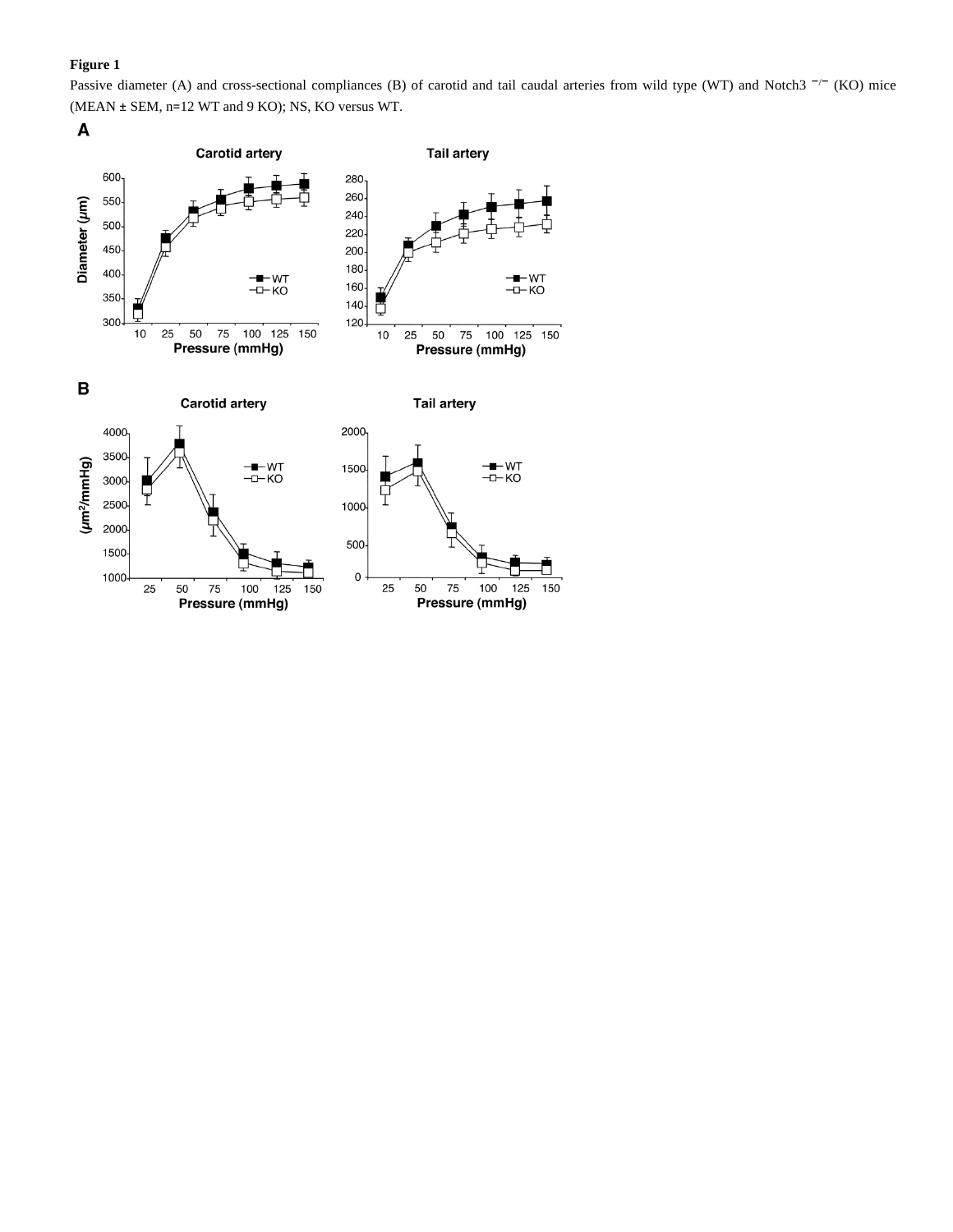Contraction induced by phenylephrine (A) and calcium (B) and vasodilation induced by acetylcholine (C) in the presence of L-NAME (LN) or L-NAME plus indomethacin (LN+INDO) in tail arteries from wild-type (WT) and Notch3<sup>-/-</sup> (KO) mice (MEAN ± SEM, n=12 WT and 9 KO) NS, KO versus WT.

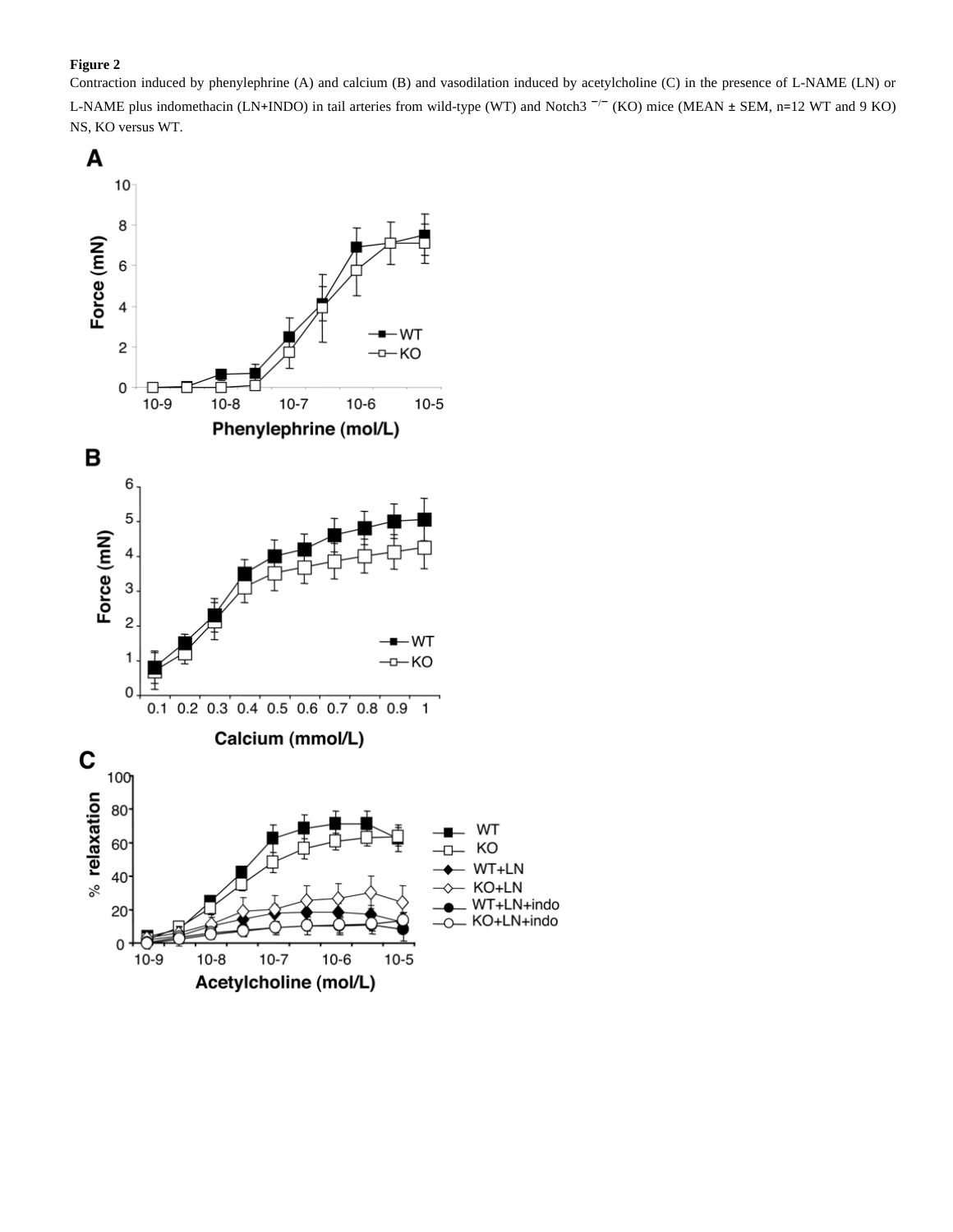Response of carotid (**A**), tail (**B**) and middle cerebral arteries (**C**) from wild-type (WT) and Notch3<sup>-/−</sup> (KO) to stepwise increase in intraluminal pressure (Myogenic tone, **right panel**) or in intraluminal flow (flow-mediated dilation, **left panel**) (MEAN ± SEM, n=12 WT and 9 KO). \*P<0.01, KO versus WT.

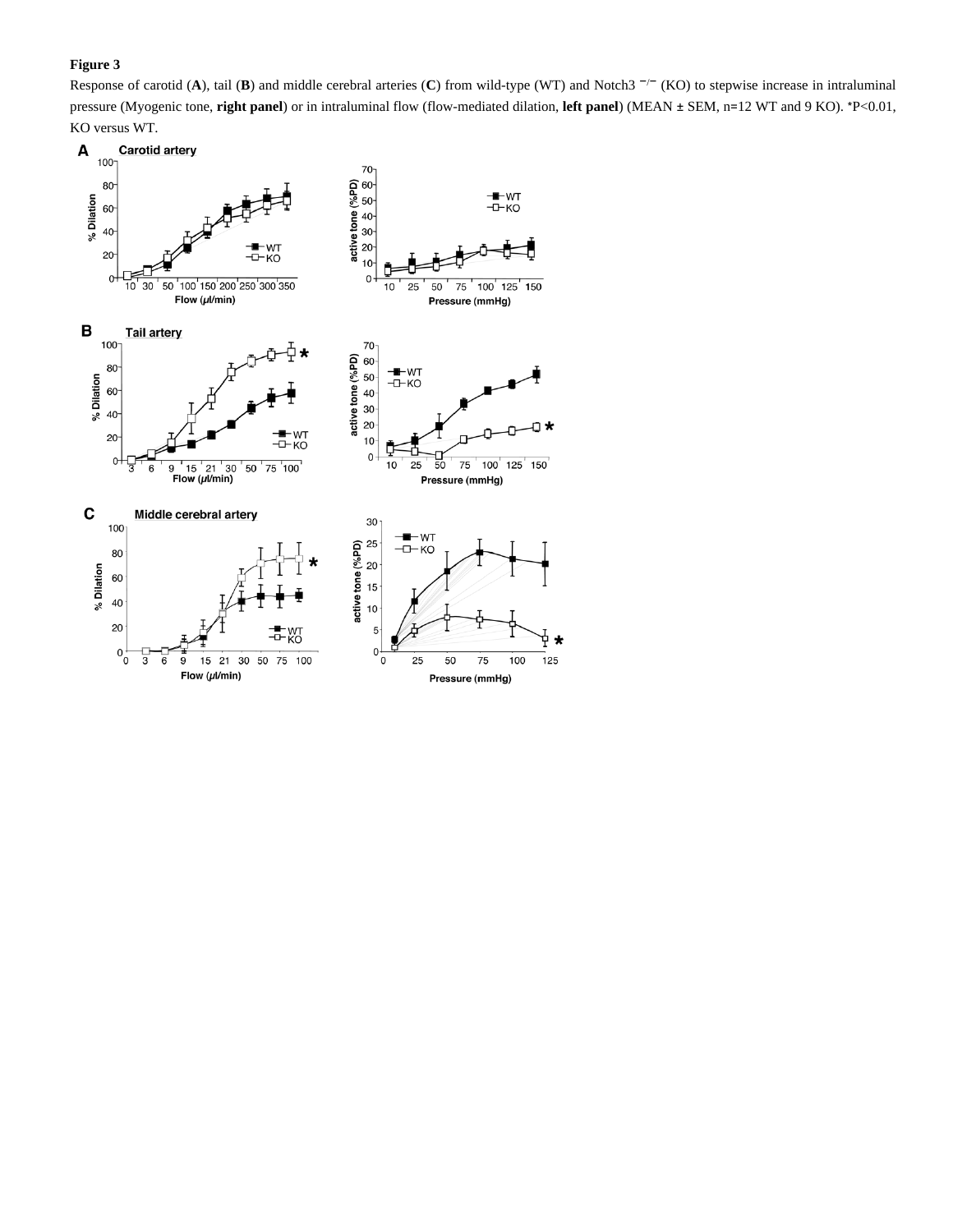Expression level of the MAP kinase P38, P42, P44, FAK, alphaV integrin (αV), beta 3 integrin (β3), myosin light chains (MLC), eNOS and caveolin-1 (cav-1) in tail caudal arteries from wild-type (WT) and Notch3 <sup>-/-</sup> (KO) mice. The level of phosphorylated proteins was determined as well (p-P38, p-P42, p-P44, p-FAK, p-MLC and p-eNOS). Shown on the right are representative immunoblots (MEAN ± SEM, n=6 per group). \* P<0.05, KO versus WT.

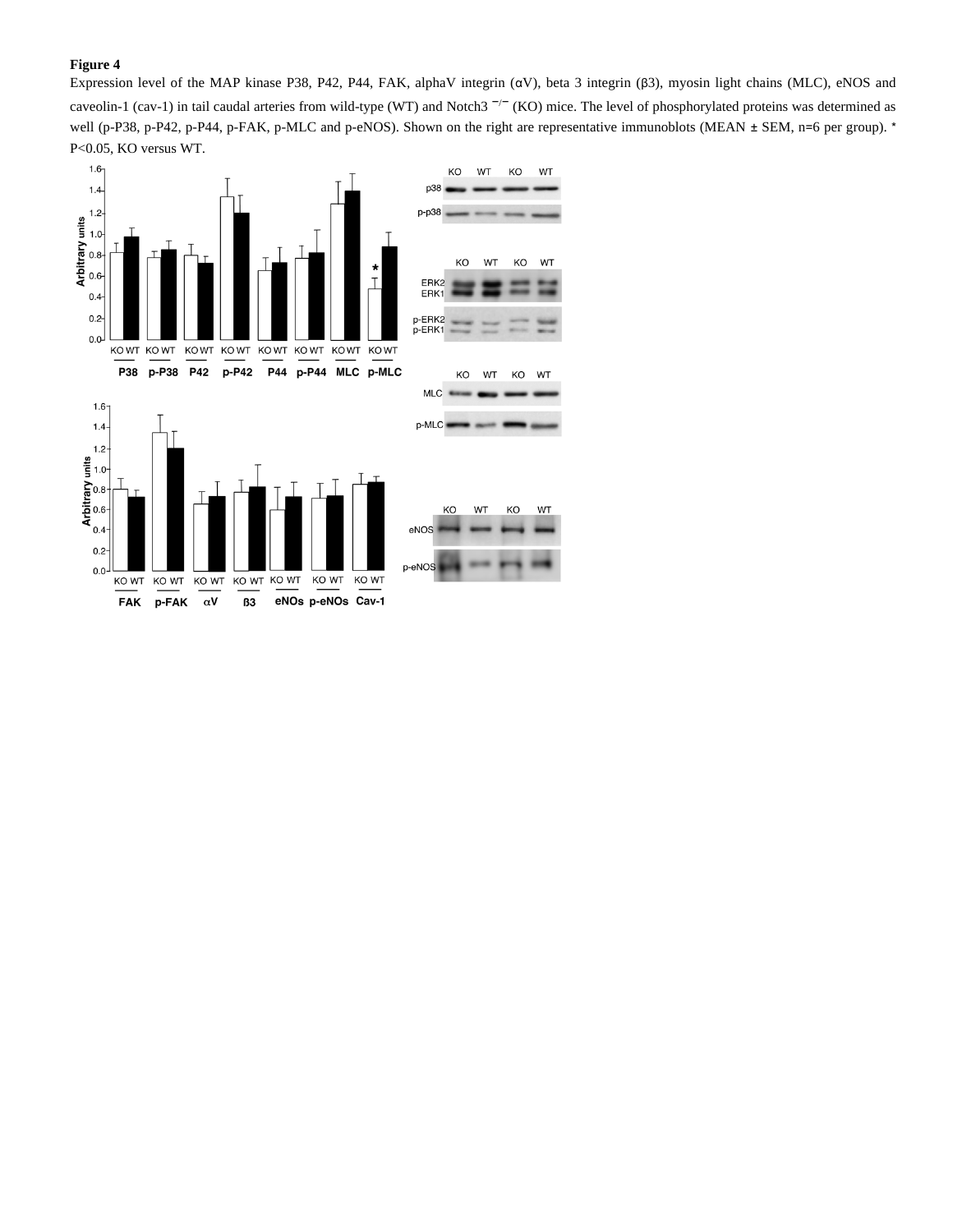Quantification of RhoA expression level by western-blot (A) and RhoA activity by pull down assay (B) in tail and carotid arteries. The inhibitory effect of the Rho-kinase inhibitor Y27632 (0.01 to 10 μmol/L) was assessed on myogenic tone (C), phenylephrine- (D), KCl (inset in D) as well as on calcium-induced constriction (E) in the tail caudal artery (MEAN ± SEM, n=6 per group). \*P<0.01, KO versus WT.